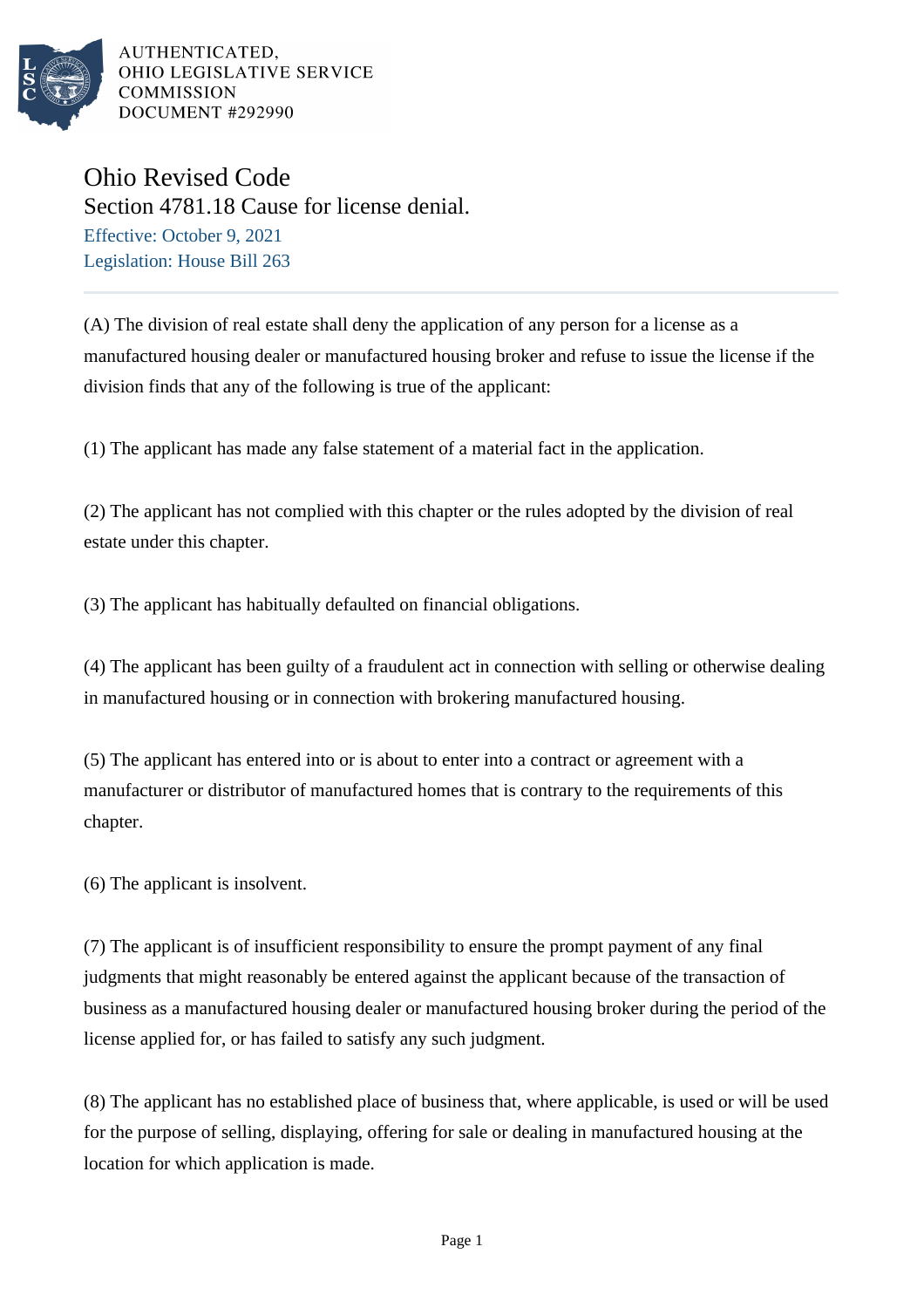

AUTHENTICATED. OHIO LEGISLATIVE SERVICE **COMMISSION** DOCUMENT #292990

(9) Within less than twelve months prior to making application, the applicant has been denied a manufactured housing dealer's license or manufactured housing broker's license, or has any such license revoked.

(B) The division of real estate shall deny the application of any person for a license as a salesperson and refuse to issue the license if the division finds that any of the following is true of the applicant:

(1) The applicant has made any false statement of a material fact in the application.

(2) The applicant has not complied with this chapter or the rules adopted by the division of real estate under this chapter.

(3) The applicant has habitually defaulted on financial obligations.

(4) The applicant has been guilty of a fraudulent act in connection with selling or otherwise dealing in manufactured housing.

(5) The applicant has not been designated to act as salesperson for a manufactured housing dealer or manufactured housing broker licensed to do business in this state under this chapter, or intends to act as salesperson for more than one licensed manufactured housing dealer or manufactured housing broker at the same time, unless the licensed dealership is owned or operated by the same corporation, regardless of the county in which the dealership's facility is located.

(6) The applicant holds a current manufactured housing dealer's or manufactured housing broker's license issued under this chapter, and intends to act as salesperson for another licensed manufactured housing dealer or manufactured housing broker.

(7) Within less than twelve months prior to making application, the applicant has been denied a salesperson's license or had a salesperson's license revoked.

(8) The applicant was salesperson for, or in the employ of, a manufactured housing dealer or manufactured housing broker at the time the dealer's or broker's license was revoked.